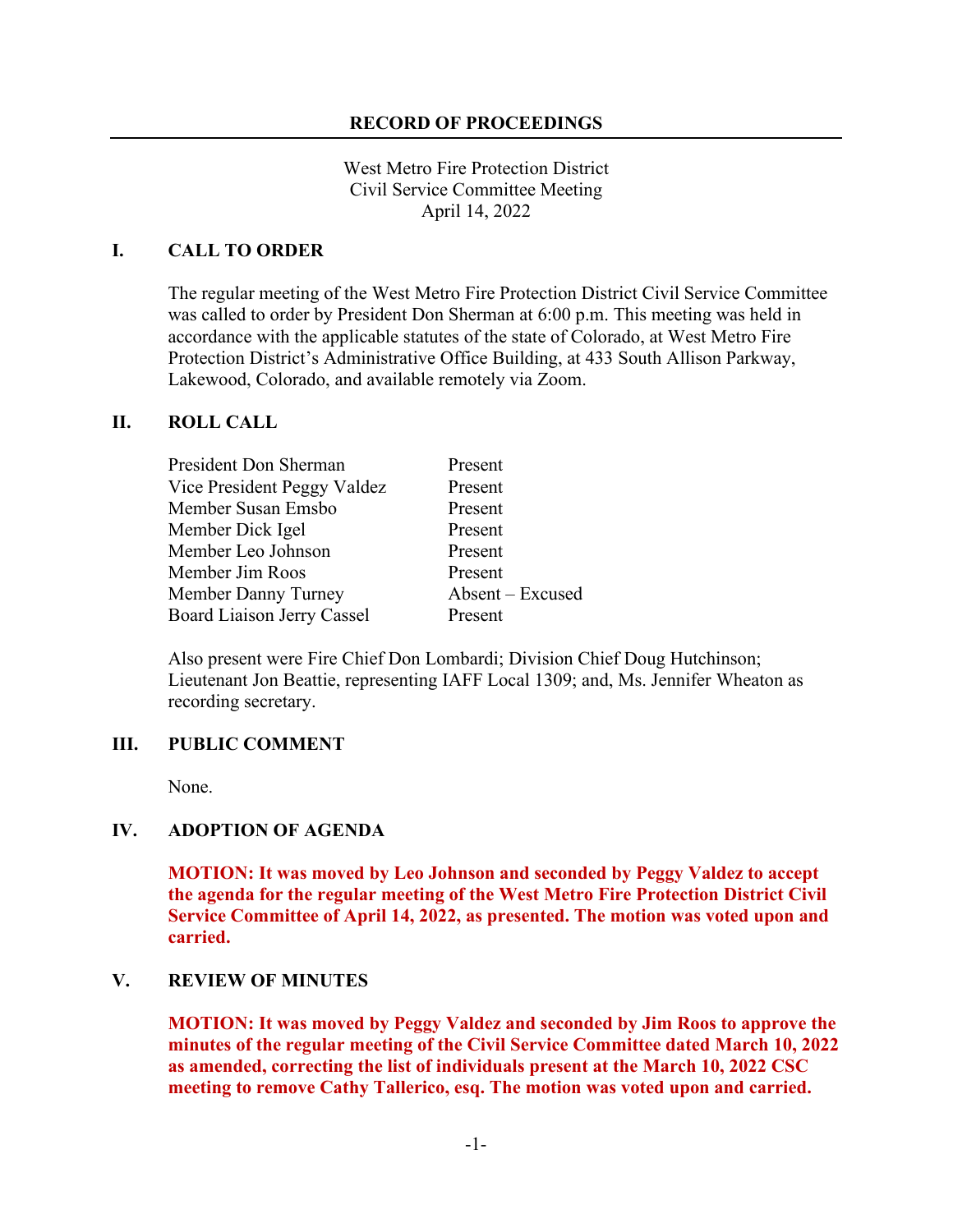### **VI. REPORT OF THE FIRE CHIEF** – Fire Chief Don Lombardi

Chief Lombardi and the staff involved in the accreditation process are preparing for a site visit by the Center for Public Safety Excellence (CPSE) peer review team assigned to West Metro. As part of the renewal of the accreditation process, a peer team will visit West Metro the week of May 22-26 to take a closer look at the organization. A kickoff meeting will occur on Monday, May 23, 2022 to introduce the peer review team to the board and Civil Service Committee members. All Committee members are encouraged to attend this kickoff meeting.

CPSE also hosted the Excellence Conference in March. With West Metro actively going through renewal of the accreditation process, Chief Lombardi and the staff in attendance noted themes coming out of the hearings that will be valuable information when the time comes for West Metro to be presented before the Commission on Fire Accreditation International (CFAI) in August. Appearing before the Commission is the final stage in the renewal of the accreditation process. Chief Lombardi encouraged the Civil Service Committee members to be present for the West Metro Commission hearing in August.

CPSE has selected West Metro along with Indianapolis Fire Department to be featured as organizations that demonstrate best practices with regards to labor management. Chief Lombardi will update the Committee as more information on this topic becomes available.

The May 3, 2022 board member election is coming up. Polling locations include Fire Station 17, Administration, Training Center, and Fire Station 15. Anyone unable to vote in person at one of the polling locations can request an absentee ballot from Jennifer Wheaton by April 26, 2022.

### **VII. REPORT OF THE TRAINING CHIEF** – Division Chief Hutchinson

The current recruit academy is scheduled to graduate June 8, 2022 at Dakota Ridge High School. Chief Hutchinson encouraged the Committee to attend.

The annual wildland certification training is nearly complete. Other training includes thermal imaging camera orientation for the new devices the District purchased in recent months. Stevinson automotive has authorized West Metro to train on a plot of land near the Toyota dealership at  $6<sup>th</sup>$  and Indiana that currently has several houses on the property. The opportunity will provide valuable opportunities for live fire training in the months of May, June, and July.

Jeffco Leadership Day will occur at the Training Center on May 6, 2022. Chief Lombardi will be speaking to the leadership group that day, along with a fire demonstration on the drill grounds, and a tour of the Training Center and US&R facilities.

Camp Ember will occur June 2-5, 2022. Chief Hutchinson invited the Committee to observe the activities of the camp during this timeframe. With over 200 applicants, 16 young women aged 16-18 will be selected to attend the camp.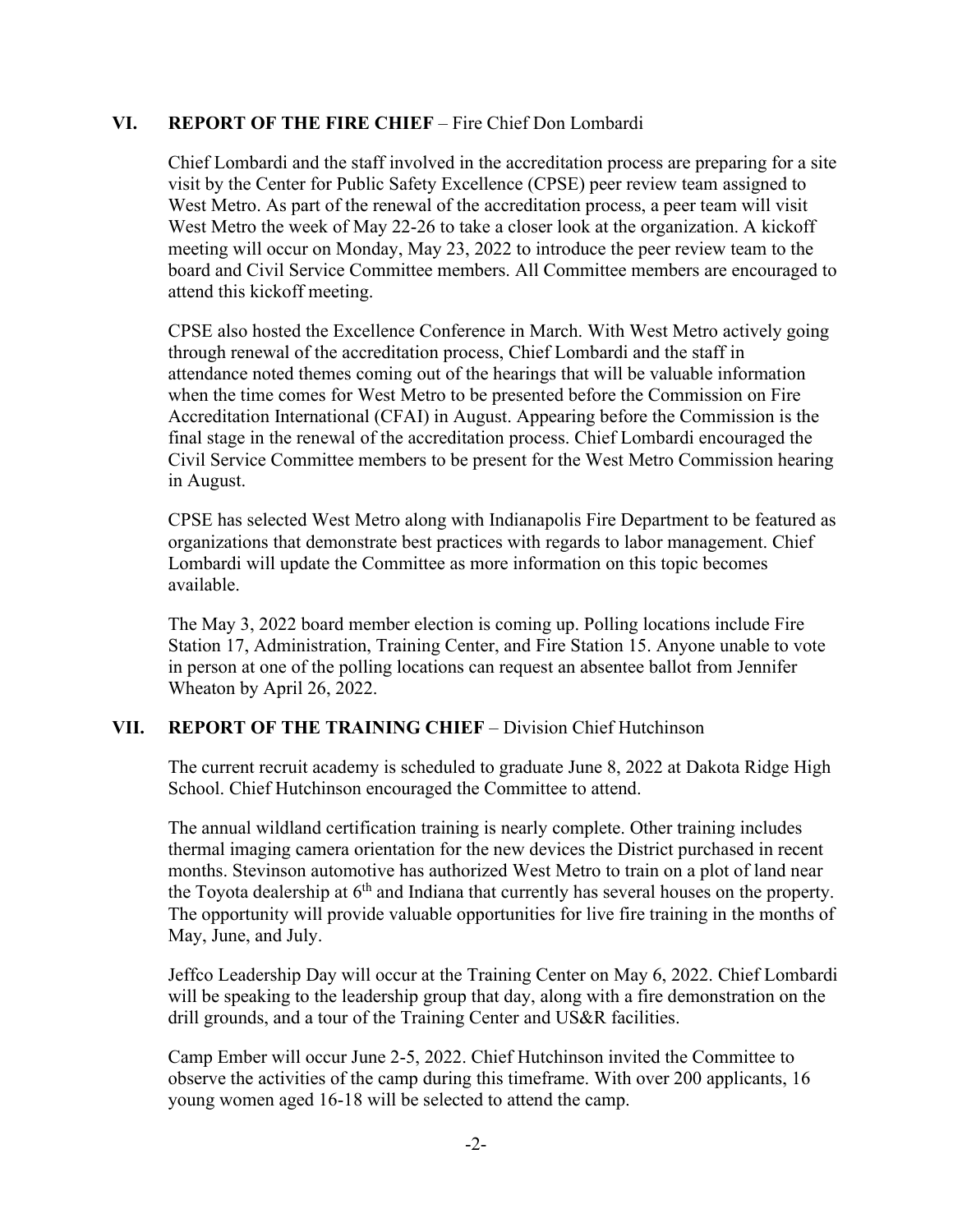## **VIII. REPORT OF LEGAL COUNSEL** – Cathy. Tallerico, Esq.

Chief Lombardi reported on behalf of Ms. Tallerico. The Bourne attorney has indicated that Mr. Bourne will appeal the decision made by the Committee. If the appeal is pursued, the appeal process would occur within in Jefferson County courts.

## **IX. REPORT OF BOARD LIAISON** – Treasurer Jerry Cassel

Mr. Cassel reported on the March 15, 2022 board meeting. The next board meeting is scheduled for April 19, 2022.

# **X. REPORT OF THE UNION** – Lieutenant Jon Beattie

The Colorado Fallen Firefighter Foundation Remembrance Ceremony will occur Saturday, May 7, 2022. Fallen Firefighter/Paramedic Dan Moran will be honored at this ceremony.

The union has been involved in the upcoming board member election. Lieutenant Beattie encouraged eligible voters to come to the polls to vote on Election Day, May 3, 2022

The COVID-19 response has transition from pandemic to endemic. Employee morale has improved as a result of the recent changes.

### **XI. REPORT OF THE RCS SUBCOMMITTEE** – Lieutenant Jon Beattie

Lieutenant Beattie reported that a total of 32 candidates from the hiring list will be selected for the fall academy which will be a West Metro only academy and will begin in August 2022. The background checks, polygraph, and psychological tests are in progress.

Lieutenant Beattie announced that informal discussions have begun about the possibility of making the RCS Subcommittee a strategic planning team in the future. Chief Lombardi added that he was able to speak with a deputy chief from Cobb County about the successes pertaining to their process of removing various types of bias from the hiring process. This is something that West Metro will be looking into further to see if the process would be applicable to this organization in the future.

# **XII. FINANCIAL REPORT –** Division Chief Doug Hutchinson

### A. Budget Review

Chief Hutchinson reviewed the 2022 year-to-date budget.

### **XIII. OLD BUSINESS**

A. 2022 Lieutenant Promotional Exam